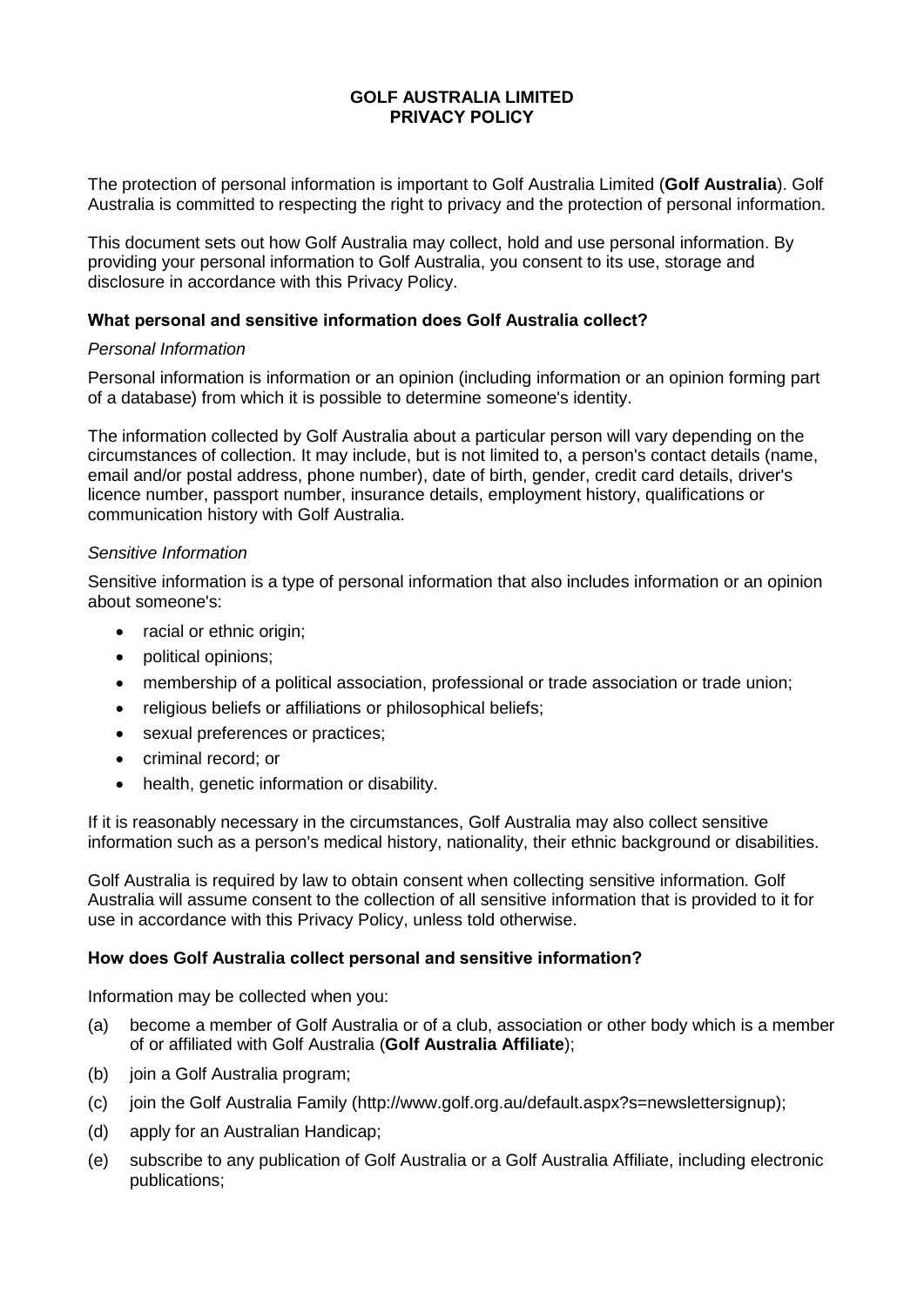- (f) provide details to Golf Australia or a Golf Australia Affiliate in an application, consent form, survey, feedback form or incident report;
- (g) enter personal information into, or agree to having your personal information entered into, one of Golf Australia's online systems;
- (h) access the Golf Australia website [\(www.golf.org.au\)](http://www.golf.org.au/) or a website of a Golf Australia Affiliate;
- (i) contact Golf Australia via email, telephone or mail or engage with Golf Australia via social media;
- (j) participate in any program, activity, competition or event run by Golf Australia or a Golf Australia Affiliate;
- (k) purchase tickets to a Golf Australia or sporting event from Golf Australia or an authorised agent;
- (l) purchase merchandise, products or services from Golf Australia or an authorised agent or licensee;
- (m) are elected or appointed to the Board or a committee of Golf Australia;
- (n) apply for employment or a volunteer position with Golf Australia or a Golf Australia Affiliate; or
- (o) where Golf Australia is required to do so by law (for education, child protection, work health and safety laws, charitable collections, medical treatment or other legislation in Australia).

## *Providing information*

Depending on the circumstances, some types of information will be required and others might be optional. If you do not provide some or all of the information requested, this may affect Golf Australia's ability to communicate with you or provide the requested products or services.

By not providing requested information, you may jeopardise your ability to participate in programs or competitions or apply for employment or volunteer positions with Golf Australia or a Golf Australia Affiliate. If it is impracticable for Golf Australia to deal with you as a result of you not providing the requested information or consent, Golf Australia may refuse to do so.

## *Collection from third parties*

Golf Australia or a Golf Australia Affiliate may collect personal information regarding a child from the parent or other responsible person associated with that child.

In many circumstances, Golf Australia collects information from Golf Australia Affiliates or other third parties.

Examples of such third parties could include, without limitation, the Australian Sports Commission, the Australian Sports Anti-Doping Agency, the Australian Institute of Sport, the Australian Olympic Committee, the International Golf Federation, non-affiliated organisations or government and law enforcement bodies.

## *Information storage and protection*

Golf Australia stores information in different ways, including in paper and electronic form.

Much of the information we collect from and about our members is added to Golf Australia's database. When your information is entered into Golf Australia's database, the information may be combined or linked with other information held about you. Golf Australia's Australian Handicap database is administered by Golf Link Partners Pty Ltd.

Security of personal information is important to Golf Australia. Golf Australia has taken steps to protect the information we hold from misuse, loss, unauthorised access, modification or disclosure.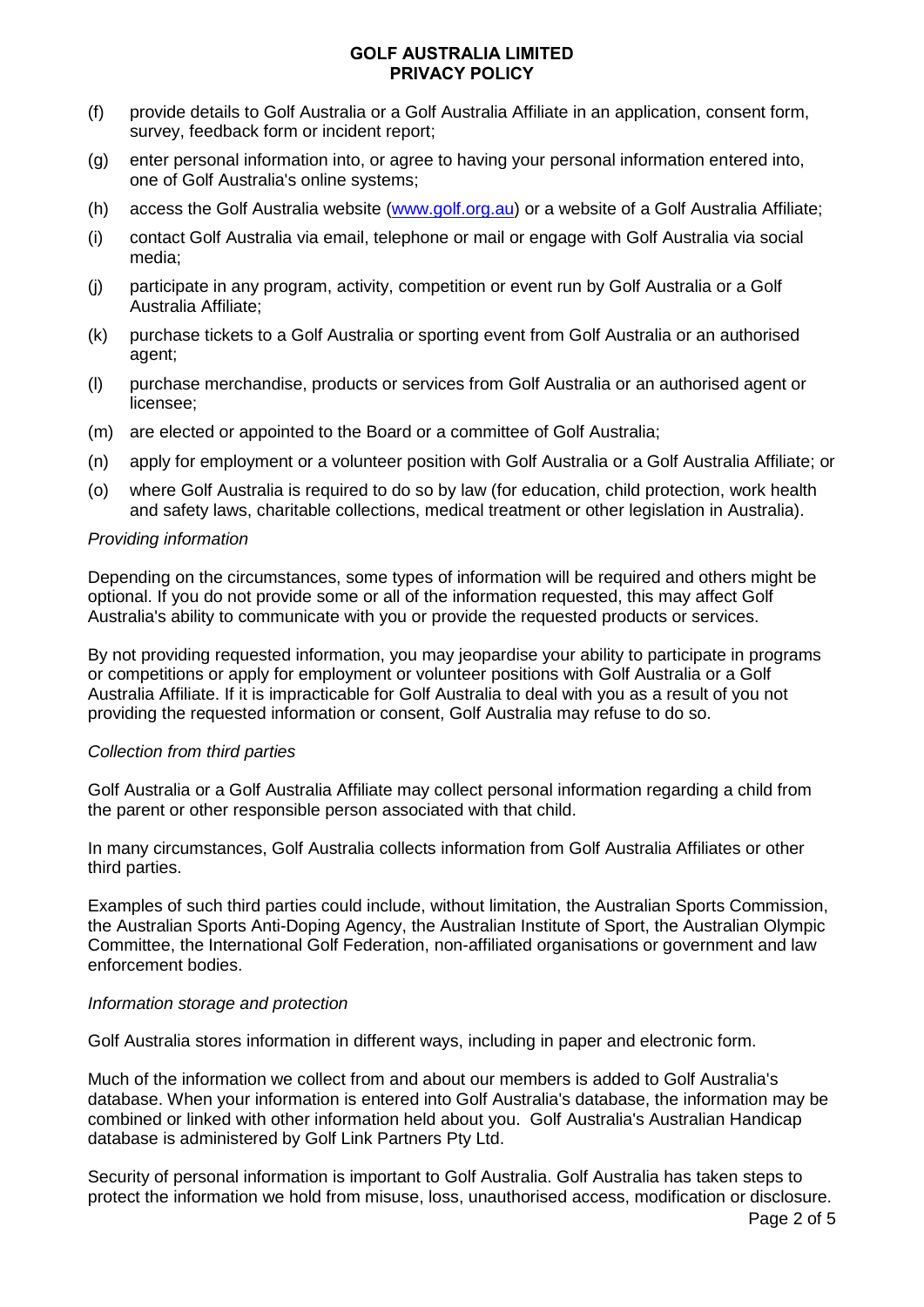Some of the security measures Golf Australia uses include strict confidentiality requirements of our employees, volunteers, Golf Australia Affiliates and service providers, security measures for system access and security measures for our website.

# **How does Golf Australia use and disclose personal and sensitive information?**

*Use*

Golf Australia, and third parties to whom we may disclose personal information in accordance with this Privacy Policy, may use your personal information to:

- (a) verify your identity;
- (b) complete background checks;
- (c) research, develop, run, administer and market competitions, programs, activities and other events relating to golfing;
- (d) research, develop and market products, services, merchandise and special offers made available by us and third parties; see *[Direct marketing](#page-3-0)*.
- (e) respond to emergency situations involving or requiring medical treatment;
- (f) administer, manage and provide you with access to the Golf Australia website;
- (g) administer and manage the Australian Handicap System; and
- (h) keep you informed of news and information relating to various golfing events, activities and opportunities via various mediums.

Golf Australia may use health information to ensure that programs we operate are run safely and in accordance with any special health needs participants may require. Health information may also be kept for insurance purposes. In addition, we may use de-identified health information and other sensitive information to carry out research, to prepare submissions to government, or to plan events and activities.

## *Disclosure*

Golf Australia may disclose your personal information to a range of organisations which include, but are not limited to:

- (a) Golf Australia Affiliates and other organisations involved in golfing programs in Australia;
- (b) (if you have applied for an Australian Handicap) Golf Link Partners Pty Ltd, in relation to the Australian Handicap System;
- (c) companies we work with in staging events;
- (d) companies we engage to carry out functions and activities on Golf Australia's behalf, including direct marketing; see *[Direct marketing.](#page-3-0)*
- (e) our professional advisers, including our accountants, auditors and lawyers;
- (f) our insurers;
- (g) relevant sporting bodies such as the International Golf Federation, Australian Sports Commission, the Australian Sports Anti-Doping Authority, Australian Institute of Sport, various National Sporting bodies, Federal and State Departments of Sport amongst others; and
- (h) in other circumstances permitted by law; see *[Other Disclosures.](#page-3-1)*

In some circumstances, personal information may also be disclosed outside of Australia - for example, personal information is disclosed to the International Golf Federation which is located in Switzerland. In such circumstances, Golf Australia will use its best endeavours to ensure such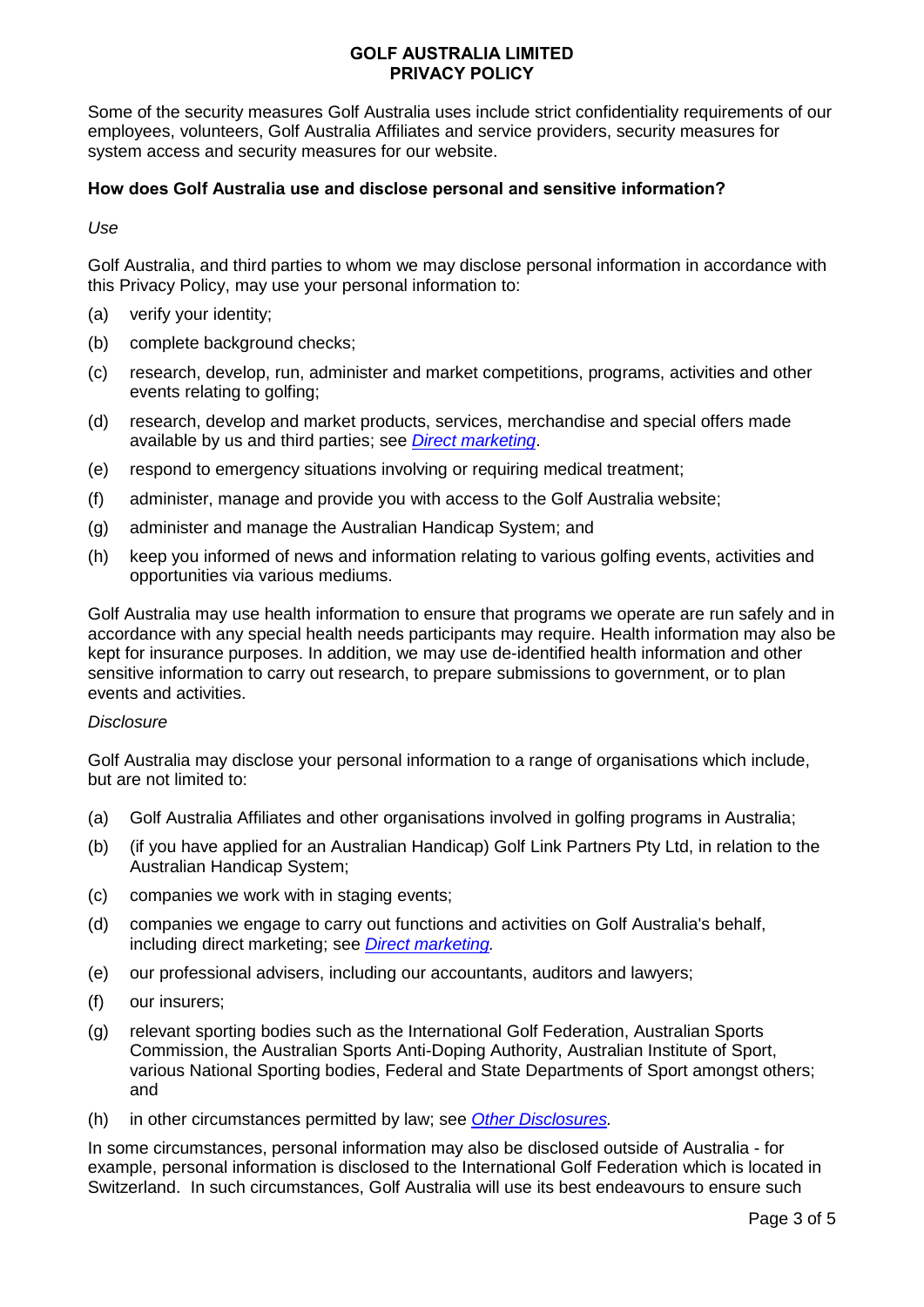parties are subject to a law, binding scheme or contract which effectively upholds principles for fair handling of the information that are suitably similar to the Australian Privacy Principles.

## <span id="page-3-0"></span>*Direct marketing*

We will assume consent to use non-sensitive personal information to provide better services and for marketing purposes (including disclosure of such information to service providers).

Every person whose data is collected by Golf Australia has the option to refuse e-mail, SMS or posted offers by making a request in writing to Golf Australia's Privacy Officer via the contact details set out below or by making use of the opt-out procedures included in any communications from us (however, information relating to the option to unsubscribe from those communications may be retained).

### <span id="page-3-1"></span>*Other disclosures*

In addition, Golf Australia may also disclose personal information:

- (a) with your express or implied consent;
- (b) when required or authorised by law;
- (c) to an enforcement body when reasonably necessary; or
- (d) to lessen or prevent a threat to an individual or public health or safety.

### *Golf Australia website*

When users visit the Golf Australia website, our systems may record certain information about their use of the site, including the web pages visited and the time and date of their visit. Golf Australia uses this information to help analyse and improve the performance of the Golf Australia website.

In addition we may use "cookies" on the Golf Australia website. Cookies are small text files that help a website to remember the preferences of users to improve the experience of using that website. In some cases, the cookies that we use may collect some personal information. Golf Australia will treat this information in the same way as other personal information we collect. You are free to disable cookies on your internet browser to prevent this information being collected; however, you will lose the benefit of the enhanced website experience that the use of cookies may offer.

Websites linked to the Golf Australia website are not subject to Golf Australia's privacy standards, policies or procedures. Golf Australia cannot take any responsibility for the collection, use, disclosure or security of any personal information that you provide to a third party website.

## **Accessing and seeking correction of information held by Golf Australia**

Golf Australia will take all reasonable steps to ensure that the personal information it collects, uses or discloses is accurate, complete and up-to-date. However, we rely on the accuracy of personal information as provided to us both directly and indirectly.

We encourage all users to regularly review and update their personal information. If you would like to access personal information that we hold about you, we require you to put your request in writing. If we do not allow you access to any part of the personal information we hold about you, we will tell you why.

Individuals may also request access to their personal information held by us by making a request via the contact details set out below. We will respond to your request for access within 14 days and endeavour to provide the requested information within 30 days. If you find that the personal information we hold about you is inaccurate, incomplete or out-of-date, please contact us immediately and we will see that it is corrected.